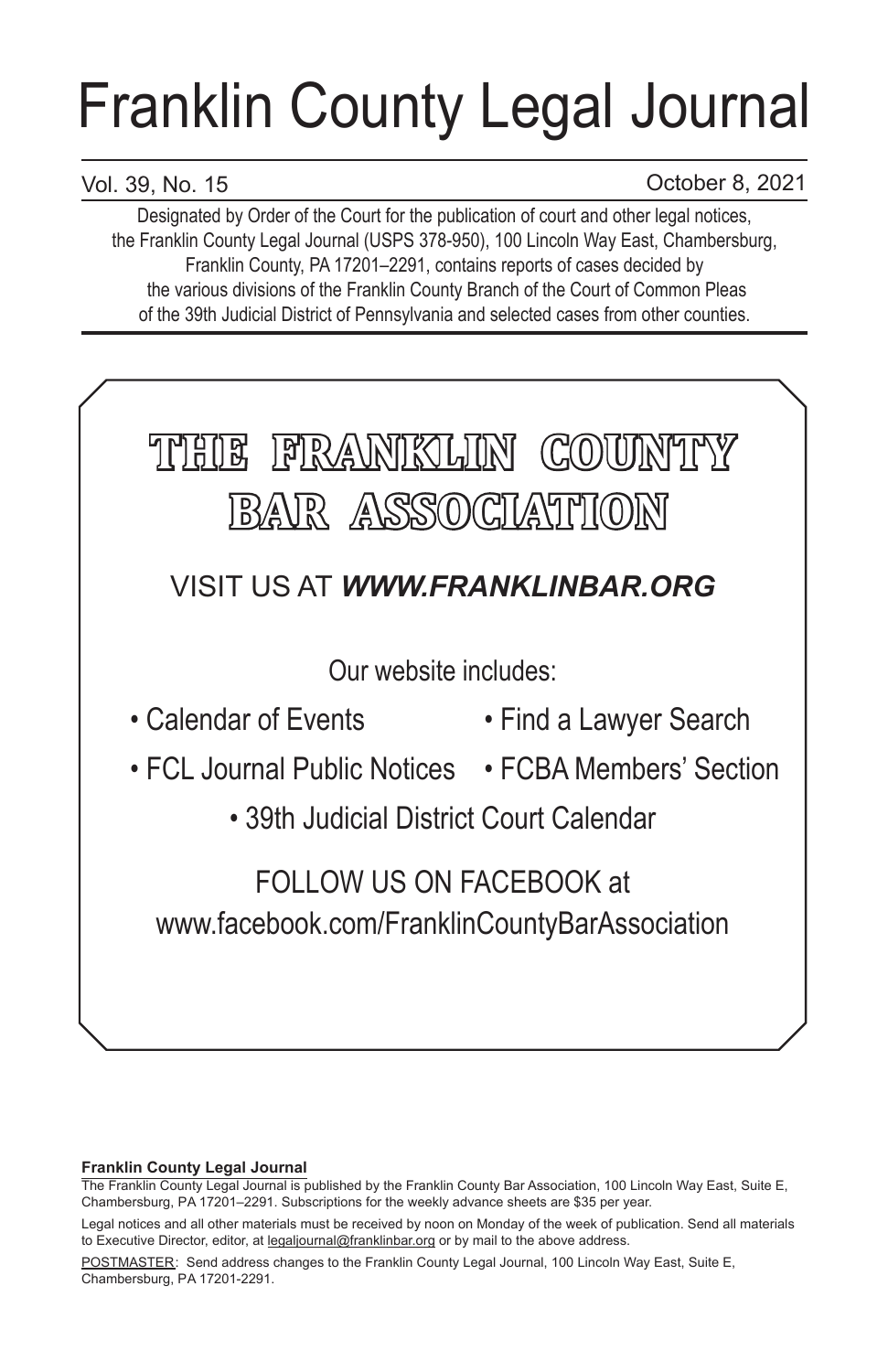## **ESTATE NOTICES**

Notice is hereby given that in the estates of the decedents set forth below, the Register of Wills has granted letters testamentary or of administration to the persons named. All persons having claims or demands against any of said estates are requested to make known the same, and all persons indebted to said estates are requested to make payment without delay, to the respective personal representatives thereof or their attorneys named below.

#### **First Publication**

Estate of Connie Rae Dawe, a/k/a Connie R. Dawe, late of the Borough of Chambersburg, Franklin County, Pennsylvania.

Personal Representative: Dustin R. Dawe 1562 Lorraine Lane Chambersburg, PA 17202 Attorney: Elizabeth A. Clark Dick, Stein, Schemel, Wine & Frey, LLP 119 East Baltimore Street Greencastle, PA 17225 10/8, 10/15, 10/22/2021

Estate of Craig C. Fuller, late of the Borough of Greencastle, Franklin County, Pennsylvania. Personal Representative: David Fuller 19217 Foxleigh Court Hagerstown, MD 21742

10/8, 10/15, 10/22/2021

Estate of Glenwood F. Gibbons, late of Franklin County, Pennsylvania. Personal Representative:

Barbara J. Lange 1247 Candice Lane Chambersburg, PA 17201 Attorney: David W. Rahauser 157 East Washington Street Chambersburg, PA 17201 Greencastle, PA 17225

10/8, 10/15, 10/22/2021

Estate of Allen R. Hager, a/k/a Allen Randolph Hager, late of the Borough of Waynesboro, Franklin County, Pennsylvania. Personal Representatives: Amanda Hager Joshua Hager c/o R. Thomas Murphy & Associates, P.C. 237 East Queen Street Chambersburg, PA 17201

Attorney: Jared S. Childers R. Thomas Murphy & Associates, P.C. 237 East Queen Street Chambersburg, PA 17201

10/8, 10/15, 10/22/2021

Estate of Retha L. Kauffman, late of the Borough of Chambersburg, Franklin County, Pennsylvania. Personal Representative: Farmers and Merchants Trust Company of Chambersburg 20 South Main Street Chambersburg, PA 17201 Attorney: Lawrence R. Rife, IV Hoskinson, Wenger & Rife 147 East Washington Street Chambersburg, PA 17201 10/8, 10/15, 10/22/2021 Estate of Earl L. McClain, late of Guilford Township, Franklin County, Pennsylvania. Personal Representatives: Vance C. McClain Timothy G. McClain c/o R. Thomas Murphy & Associates, P.C. 237 East Queen Street Chambersburg, PA 17201 Attorney: Jared S. Childers R. Thomas Murphy & Associates, P.C. 237 East Queen Street Chambersburg, PA 17201 10/8, 10/15, 10/22/2021 Estate of Jamie G. Peck, a/k/a Jamie Garnet Peck, late of St. Thomas Township, Franklin County, Pennsylvania. Personal Representative: Mallory Peck c/o R. Thomas Murphy & Associates, P.C. 237 East Queen Street Chambersburg, PA 17201 Attorney: Jared S. Childers R. Thomas Murphy & Associates, P.C. 237 East Queen Street Chambersburg, PA 17201 10/8, 10/15, 10/22/2021 Estate of Elizabeth A. Plyler, a/k/a Elisabeth A. Plyler, late of St. Thomas Township, Franklin County, Pennsylvania. Personal Representative: Roger William Plyler 4330 Dixie Avenue Chambersburg, PA 17202 Attorney: Robert C. Schollaert

Black and Davison, P.C. 1110 Kennebec Drive Chambersburg, PA 17201

10/8, 10/15, 10/22/2021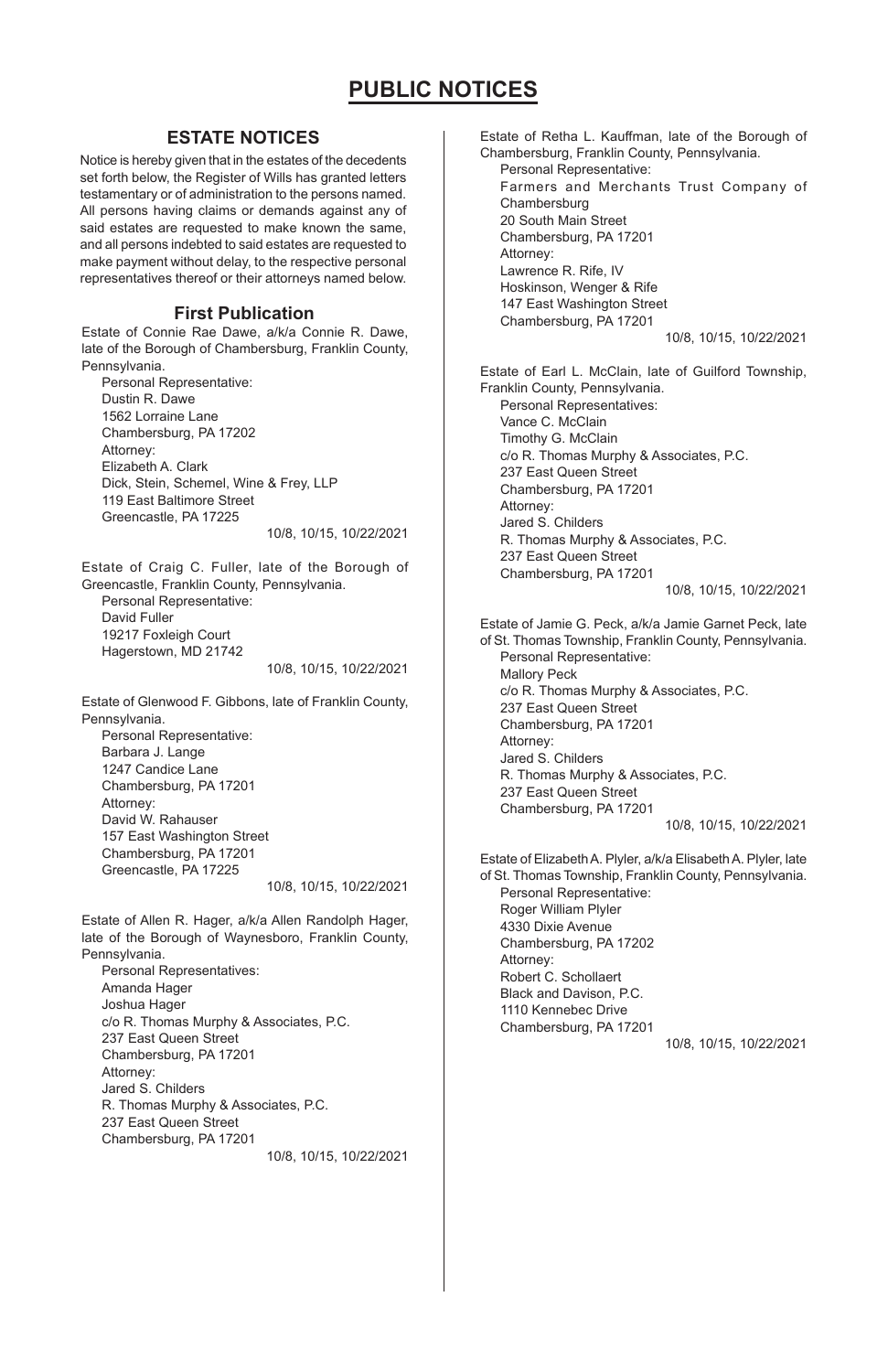Estate of Rhoda I. Swanger, late of Fannett Township, Franklin County, Pennsylvania. Personal Representative: Michael A. Lynch, Jr. c/o Weigle & Associates, P.C. 126 East King Street Shippensburg, PA 17257 Attorney: Jerry A. Weigle Weigle & Associates, P.C. 126 East King Street Shippensburg, PA 17257 10/8, 10/15, 10/22/2021 Estate of Alfred C. Toll, Jr., a/k/a Alfred C. Toll, late of the Borough of Chambersburg, Franklin County, Pennsylvania. Personal Representative: Susan T. England 1353 Banton Shop Road Dillwyn, VA 23936 Attorney: George E. Wenger, Jr. Hoskinson, Wenger & Rife 147 East Washington Street Chambersburg, PA 17201 10/8, 10/15, 10/22/2021 Estate of Joan A. Yeager, a/k/a Joan Alloway Yeager, late of Guilford Township, Franklin County, Pennsylvania. Personal Representatives: Jeffrey E. Yeager Terri L. Yeager c/o R. Thomas Murphy & Associates, P.C. 237 East Queen Street Chambersburg, PA 17201 Attorney: Jared S. Childers R. Thomas Murphy & Associates, P.C. 237 East Queen Street Chambersburg, PA 17201 10/8, 10/15, 10/22/2021 Estate of Dorothy G. Zullinger, a/k/a Dorothy Gillan Zullinger, late of Guilford Township, Franklin County, Pennsylvania. Personal Representative: Thomas G. Zullinger c/o R. Thomas Murphy & Associates, P.C. 237 East Queen Street Chambersburg, PA 17201 Attorney: Jared S. Childers R. Thomas Murphy & Associates, P.C. 237 East Queen Street Chambersburg, PA 17201 10/8, 10/15, 10/22/2021

## **Second Publication**

Estate of Mamie R. Bradshaw, a/k/a Mamie Ruth Bradshaw, late of Bethel Township, Fulton County, Pennsylvania. Personal Representative: Donna K. Exline c/o R. Thomas Murphy & Associates, P.C. 237 East Queen Street Chambersburg, PA 17201 Attorney: R. Thomas Murphy R. Thomas Murphy & Associates, P.C. 237 East Queen Street Chambersburg, PA 17201 10/1, 10/8, 10/15/2021 Estate of Wayne A. Culbertson, late of Lurgan Township, Franklin County, Pennsylvania. Personal Representative: Esther L. Culbertson c/o Weigle & Associates, P.C. 126 East King Street Shippensburg, PA 17257 Attorney: Jerry A. Weigle Weigle & Associates, P.C. 126 East King Street Shippensburg, PA 17257 10/1, 10/8, 10/15/2021 Estate of Susie Jean Custer, a/k/a Susan J. Custer, late of Southampton Township, Franklin County, Pennsylvania. Personal Representative: Jason P. Custer c/o Weigle & Associates, P.C. 126 East King Street Shippensburg, PA 17257 Attorney: Jerry A. Weigle Weigle & Associates, P.C. 126 East King Street Shippensburg, PA 17257 10/1, 10/8, 10/15/2021 Estate of Jean M. Dice, late of Hamilton Township, Franklin County, Pennsylvania. Personal Representative: Kathleen M. Stine 618 Mahantango Drive Chambersburg, PA 17202 Attorney: George E. Wenger, Jr. Hoskinson, Wenger & Rife 147 East Washington Street Chambersburg, PA 17201 10/1, 10/8, 10/15/2021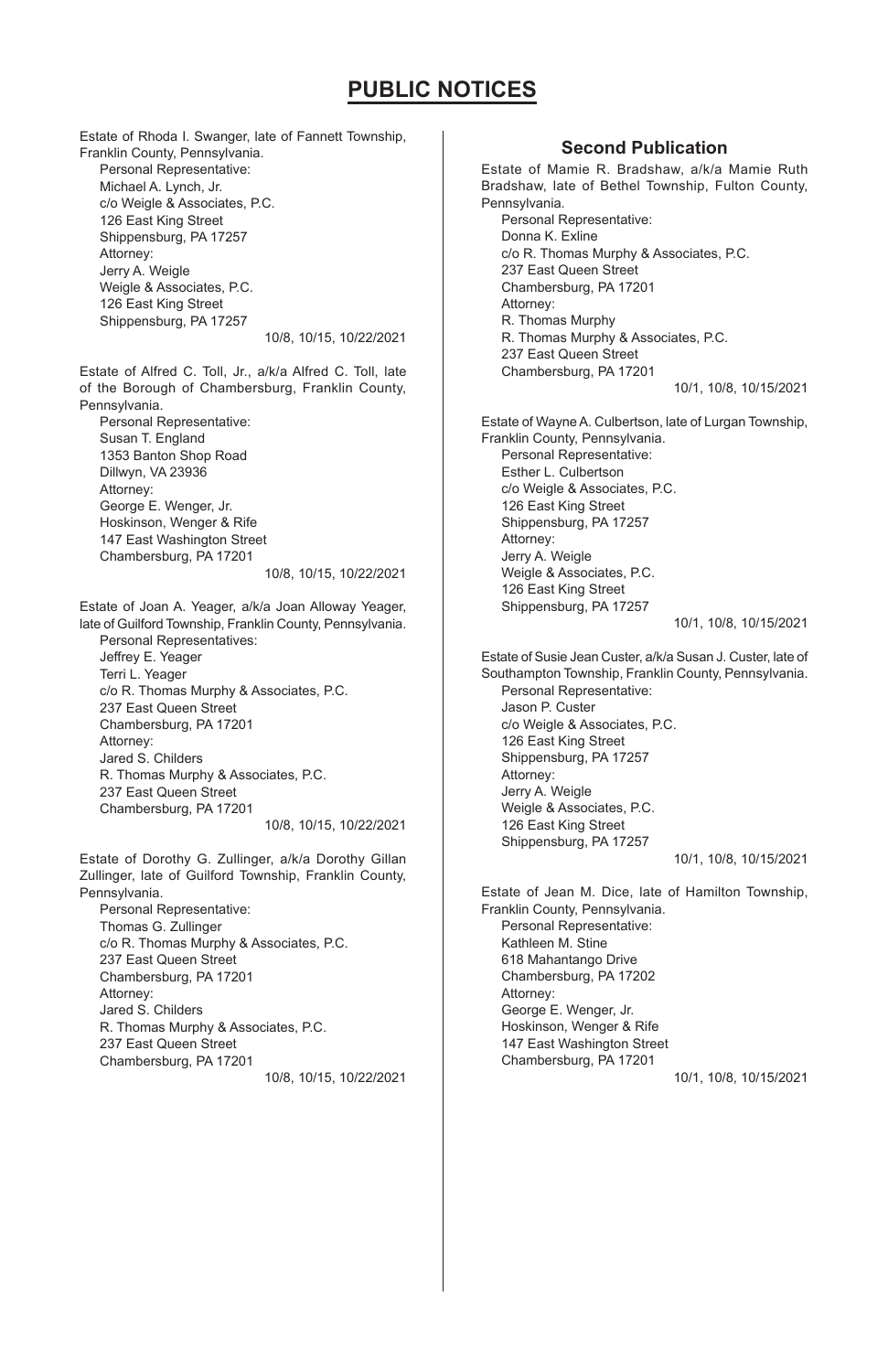Estate of Harriet M. Dingle, late of Washington Township, Franklin County, Pennsylvania. Personal Representative: Melanie R. Dingle 13386 Seibert Avenue Blue Ridge Summit, PA 17214 Attorney: William S. Dick Dick, Stein, Schemel, Wine & Frey, LLP 13 West Main Street, Suite 210 Waynesboro, PA 17268 10/1, 10/8, 10/15/2021 Estate of Wilma J. Fore, late of Greene Township, Franklin County, Pennsylvania. Personal Representatives: Amanda Fore c/o Walker, Connor & Spang, LLC 247 Lincoln Way East Chambersburg, PA 17201 Erika Fore c/o David W. Rahauser 157 East Washington Street Chambersburg, PA 17201 Attorneys: David F. Spang Walker, Connor & Spang, LLC 247 Lincoln Way East Chambersburg, PA 17201 David W. Rahauser 157 East Washington Street Chambersburg, PA 17201 10/1, 10/8, 10/15/2021 Estate of Roger L. Gettel, late of Guilford Township, Franklin County, Pennsylvania. Personal Representative: Candy R. Gettel

c/o Thomas P. Gleason 825 West King Street, Suite E Shippensburg, PA 17257 Attorney: Thomas P. Gleason 825 West King Street, Suite E Shippensburg, PA 17257 10/1, 10/8, 10/15/2021

Estate of Mary Anne Gladden, late of Guilford Township, Franklin County, Pennsylvania. Personal Representative: Kimberly J. Gladden Zullinger-Davis-Trinh, P.C. 74 North Second Street Chambersburg, PA 17201 Attorney: Rachel C. Schreck Zullinger-Davis-Trinh, P.C. 74 North Second Street Chambersburg, PA 17201

10/1, 10/8, 10/15/2021

Estate of Dolores K. Mullen, a/k/a Dolores Kay Mullen, late of Guilford Township, Franklin County, Pennsylvania. Personal Representative: Brian E. Mullen c/o Thomas P. Gleason 825 West King Street, Suite E Shippensburg, PA 17257 Attorney: Thomas P. Gleason 825 West King Street, Suite E Shippensburg, PA 17257 10/1, 10/8, 10/15/2021 Estate of Mary Ann Payne, a/k/a Mary Ann M. Payne, late of Antrim Township, Franklin County, Pennsylvania. Personal Representative: Diana Dale c/o Seneca Law P.O. Box 333 Lewisberry, PA 17339-0333 Attorney: Richard C. Seneca Seneca Law P.O. Box 333 Lewisberry, PA 17339-0333 10/1, 10/8, 10/15/2021 **Third Publication**

#### Estate of Michael Gary Clever, a/k/a Michael G. Clever, late of Montgomery Township, Franklin County, Pennsylvania. Personal Representative: Heather L. Myers c/o Forest N. Myers 137 Park Place West Shippensburg, PA 17257 Attorney: Forest N. Myers 137 Park Place West Shippensburg, PA 17257

9/24, 10/1, 10/8/2021

Estate of Kioshi S. Corbin, late of the Borough of Greencastle, Franklin County, Pennsylvania. Personal Representative: Katrina A. Marshall 12758 Wood Hollow Drive Apt. 1702 Woodbridge, VA 22192 Attorney: Jerrold A. Sulcove Family First Estate Services 1110 Kennebec Drive Chambersburg, PA 17201 9/24, 10/1, 10/8/2021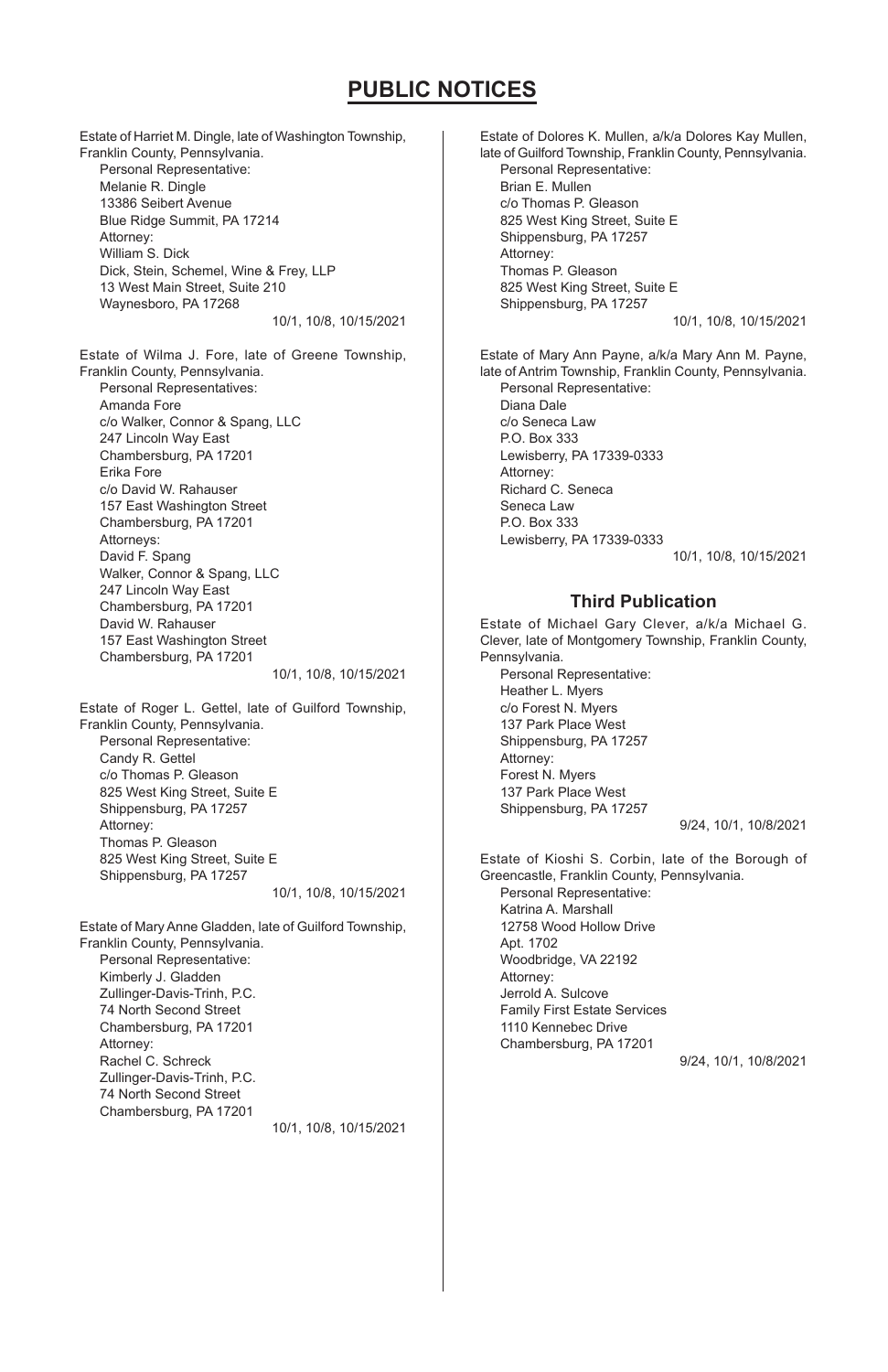Estate of Donn D. Hockensmith, a/k/a Donn D. Hockensmith, Jr., late of Guilford Township, Franklin County, Pennsylvania.

Personal Representatives: Vickie L. Booher 14022 Roberts Road Hancock, MD 21750 Sharon Stitely 1901 Stitely Road Chambersburg, PA 17202 Attorney: Lawrence R. Rife, IV Hoskinson, Wenger & Rife 147 East Washington Street Chambersburg, PA 17201

9/24, 10/1, 10/8/2021

Estate of Martha J. Horner, late of Guilford Township, Franklin County, Pennsylvania. Personal Representative: Joseph R. Horner c/o R. Thomas Murphy & Associates, P.C. 237 East Queen Street Chambersburg, PA 17201 Attorney: R. Thomas Murphy R. Thomas Murphy & Associates, P.C. 237 East Queen Street Chambersburg, PA 17201 9/24, 10/1, 10/8/2021

Estate of Mary Jane Kline, a/k/a Mary Kline, a/k/a Mary J. Kline, late of Washington Township, Franklin County, Pennsylvania.

Personal Representatives: Karen M. Berger Gregory L. Kline c/o R. Thomas Murphy & Associates, P.C. 237 East Queen Street Chambersburg, PA 17201 Attorney: R. Thomas Murphy R. Thomas Murphy & Associates, P.C. 237 East Queen Street Chambersburg, PA 17201 9/24, 10/1, 10/8/2021

Estate of Sylvia Pauline Kline, a/k/a Sylvia P. Kline, late of Greene Township, Franklin County, Pennsylvania. Personal Representative: Lawrence W. Kline c/o Forest N. Myers 137 Park Place West Shippensburg, PA 17257 Attorney: Forest N. Myers 137 Park Place West Shippensburg, PA 17257

9/24, 10/1, 10/8/2021

Estate of Dorothy J. LeBlanc, late of Washington Township, Franklin County, Pennsylvania. Personal Representative: Beverley F. Foose c/o R. Thomas Murphy & Associates, P.C. 237 East Queen Street Chambersburg, PA 17201 Attorney: Jared S. Childers R. Thomas Murphy & Associates, P.C. 237 East Queen Street Chambersburg, PA 17201 9/24, 10/1, 10/8/2021 Estate of Lucinda I. Mowdy, late of Washington Township, Franklin County, Pennsylvania. Personal Representatives: Mikle L. Mowdy Lisa Kay Mowdy c/o R. Thomas Murphy & Associates, P.C. 237 East Queen Street Chambersburg, PA 17201 Attorney: R. Thomas Murphy R. Thomas Murphy & Associates, P.C. 237 East Queen Street Chambersburg, PA 17201 9/24, 10/1, 10/8/2021 Estate of Barbara J. Pogue, late of Hamilton Township, Franklin County, Pennsylvania. Personal Representative: Thomas E. Heckman c/o Walker, Connor & Spang, LLC 247 Lincoln Way East Chambersburg, PA 17201 Attorney: David F. Spang Walker, Connor & Spang, LLC 247 Lincoln Way East Chambersburg, PA 17201 9/24, 10/1, 10/8/2021 Estate of Gerald L. Pogue, Jr., late of Hamilton Township, Franklin County, Pennsylvania. Personal Representative: Lori Noelle Downin c/o Walker, Connor & Spang, LLC 247 Lincoln Way East Chambersburg, PA 17201 Attorney: David F. Spang Walker, Connor & Spang, LLC 247 Lincoln Way East Chambersburg, PA 17201 9/24, 10/1, 10/8/2021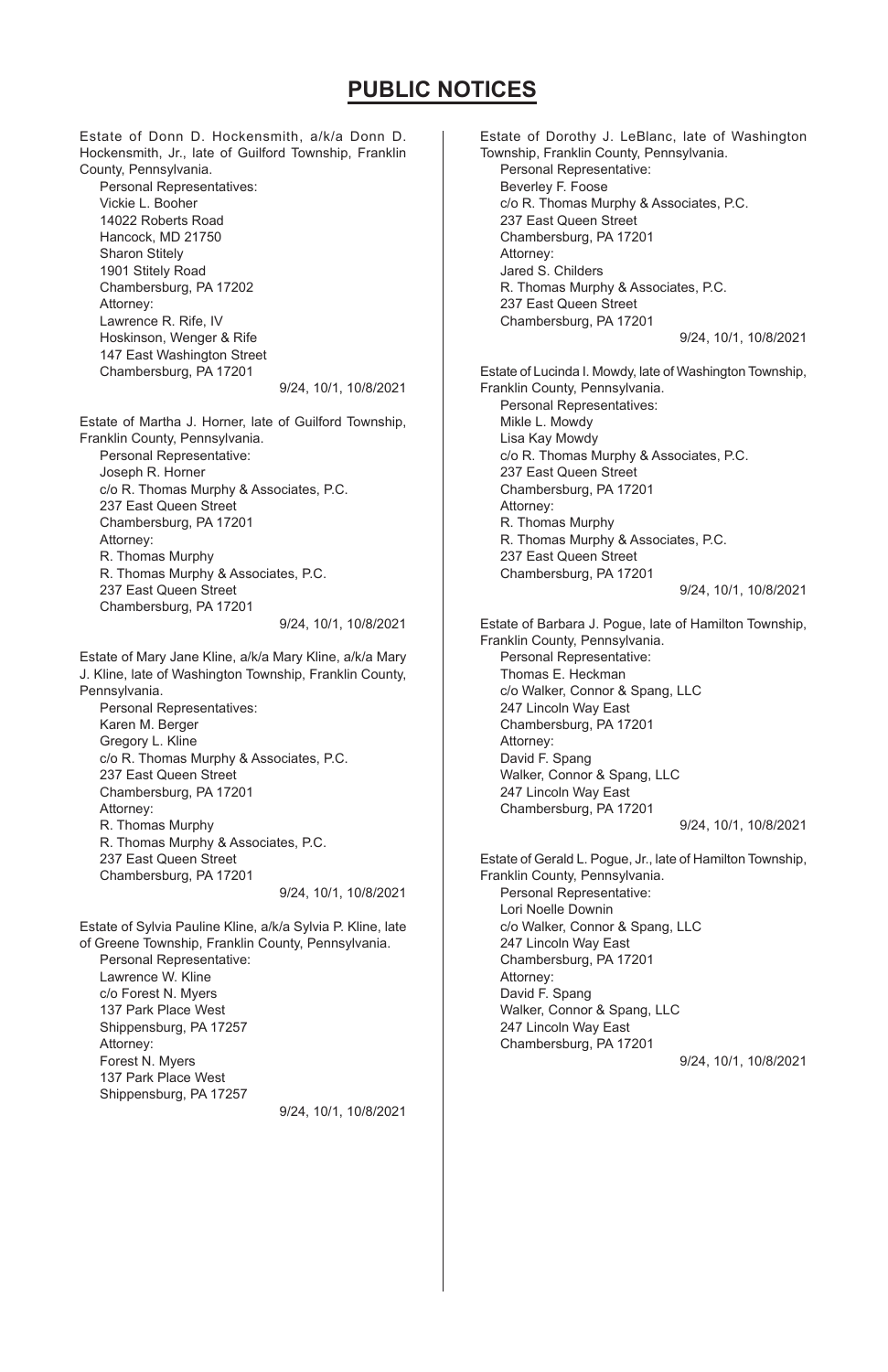Estate of Vance Leroy Reisinger, late of Southampton Township, Franklin County, Pennsylvania. Personal Representative: Terry Reisinger 126 Lincoln Drive Fayetteville, PA 17222 Attorney: Timothy S. Sponseller Sponseller/Graham, LLC 223 Lincoln Way East Chambersburg, PA 17201 9/24, 10/1, 10/8/2021

Estate of Joan M. Shadle, late of Waynesboro, Franklin County, Pennsylvania. Personal Representative: Richard E. Thompson c/o R. Thomas Murphy & Associates, P.C. 237 East Queen Street Chambersburg, PA 17201 Attorney: R. Thomas Murphy R. Thomas Murphy & Associates, P.C.

237 East Queen Street Chambersburg, PA 17201

9/24, 10/1, 10/8/2021

Estate of Kenneth W. Stonebraker, a/k/a Kenneth Warren Stonebraker, late of the Borough of Waynesboro, Franklin County, Pennsylvania.

Personal Representative: Sharon Marie Stonebraker 316 North Franklin Street Waynesboro, PA 17268 Attorney: Clayton A. Lingg Mooney Law 230 York Street Hanover, PA 17331

9/24, 10/1, 10/8/2021

Estate of Richard O. Waite, a/k/a Richard Orris Waite, late of Burnt Cabins, Fulton County, Pennsylvania. Personal Representatives: Kurtis A. Waite James L. Waite c/o R. Thomas Murphy & Associates, P.C. 237 East Queen Street Chambersburg, PA 17201 Attorney: Jared S. Childers R. Thomas Murphy & Associates, P.C. 237 East Queen Street Chambersburg, PA 17201 9/24, 10/1, 10/8/2021 Estate of Peggy J. Welker, late of Hamilton Township, Franklin County, Pennsylvania. Personal Representative: Robert Welker c/o Kulla, Barkdoll & Stewart, P.C. 9 East Main Street Waynesboro, PA 17268 Attorney: Clinton T. Barkdoll Kulla, Barkdoll & Stewart, P.C. 9 East Main Street Waynesboro, PA 17268 9/24, 10/1, 10/8/2021

Estate of Donald Clyde Wilson, a/k/a Donald C. Wilson, late of the Borough of Waynesboro, Franklin County, Pennsylvania.

Personal Representative: Evelyn Katherine Gunder 8300 Mentzer Gap Road Waynesboro, PA 17268 Attorney: Timothy W. Misner 39 South Broad Street Waynesboro, PA 17268

9/24, 10/1, 10/8/2021